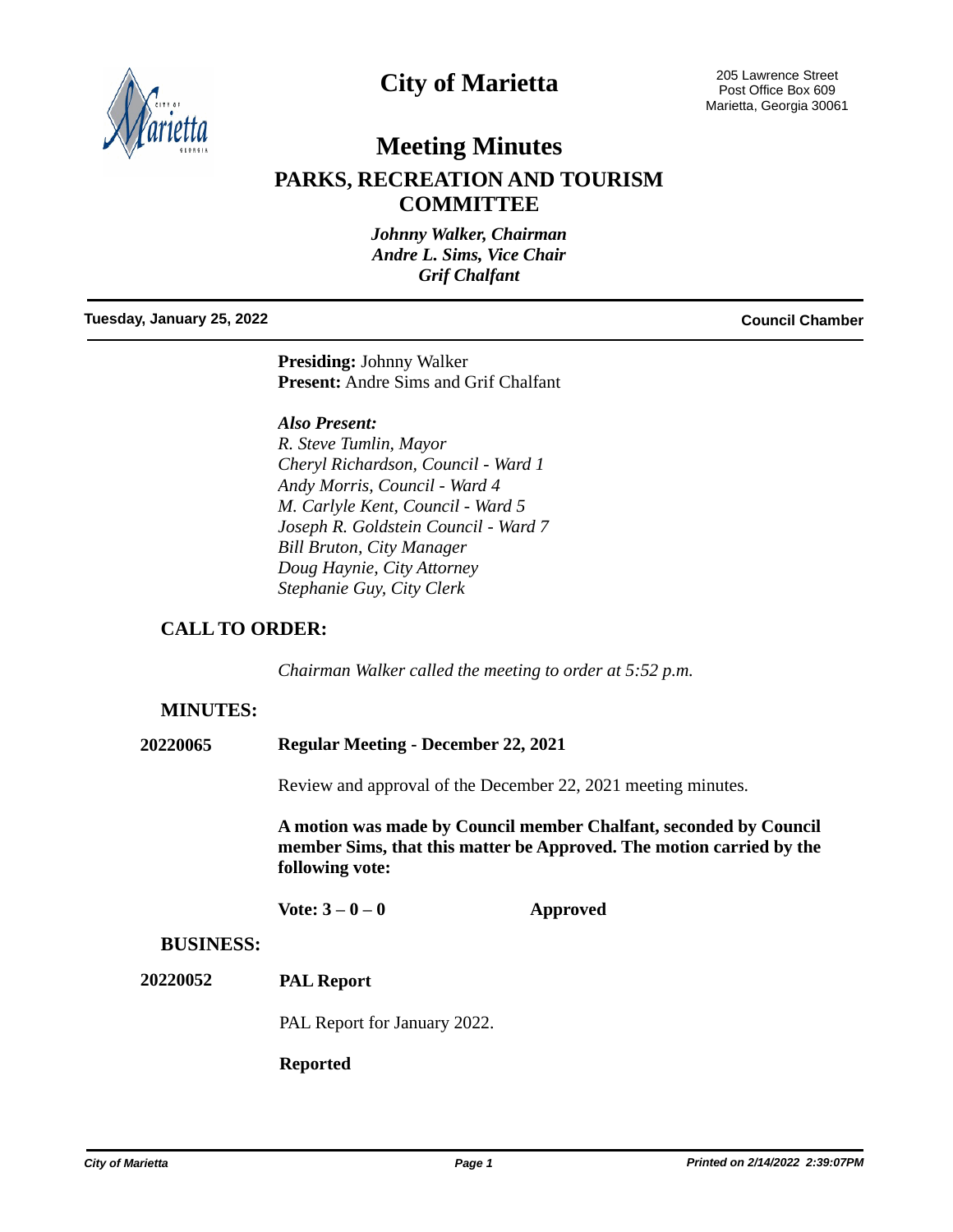| 20220053 | <b>2009 Park Bond Report</b>                                                                                                                                                                                                                                                                                                                                                                                                                                                                                                                                                                                                                                                                                                                                                                                                                                                                                    |  |  |
|----------|-----------------------------------------------------------------------------------------------------------------------------------------------------------------------------------------------------------------------------------------------------------------------------------------------------------------------------------------------------------------------------------------------------------------------------------------------------------------------------------------------------------------------------------------------------------------------------------------------------------------------------------------------------------------------------------------------------------------------------------------------------------------------------------------------------------------------------------------------------------------------------------------------------------------|--|--|
|          | Progress Report of Projects Funded by the 2009 Parks Bond.                                                                                                                                                                                                                                                                                                                                                                                                                                                                                                                                                                                                                                                                                                                                                                                                                                                      |  |  |
|          | <b>Reported</b>                                                                                                                                                                                                                                                                                                                                                                                                                                                                                                                                                                                                                                                                                                                                                                                                                                                                                                 |  |  |
| 20220054 | <b>Whitaker Estate Quarterly Report</b>                                                                                                                                                                                                                                                                                                                                                                                                                                                                                                                                                                                                                                                                                                                                                                                                                                                                         |  |  |
|          | Quarterly report of financial activity related to the Whitaker Estate.                                                                                                                                                                                                                                                                                                                                                                                                                                                                                                                                                                                                                                                                                                                                                                                                                                          |  |  |
|          | <b>Reported</b>                                                                                                                                                                                                                                                                                                                                                                                                                                                                                                                                                                                                                                                                                                                                                                                                                                                                                                 |  |  |
| 20220055 | Recreation Facilities Quarterly Report for the 2nd Quarter of FY22.                                                                                                                                                                                                                                                                                                                                                                                                                                                                                                                                                                                                                                                                                                                                                                                                                                             |  |  |
|          | Report of activities at indoor and outdoor recreation facilities from October<br>through December 2021.                                                                                                                                                                                                                                                                                                                                                                                                                                                                                                                                                                                                                                                                                                                                                                                                         |  |  |
|          | <b>Reported</b>                                                                                                                                                                                                                                                                                                                                                                                                                                                                                                                                                                                                                                                                                                                                                                                                                                                                                                 |  |  |
| 20220056 | 2022 Street Closure and Associated Alcohol Sales and Consumption Requests                                                                                                                                                                                                                                                                                                                                                                                                                                                                                                                                                                                                                                                                                                                                                                                                                                       |  |  |
|          | Motion authorizing street closures and alcohol sales and consumption for the<br>following city sponsored and/or city sanctioned events held in calendar year 2022.                                                                                                                                                                                                                                                                                                                                                                                                                                                                                                                                                                                                                                                                                                                                              |  |  |
|          | <b>Street Closures:</b><br>May-retta Daze Spring Arts and Crafts Festival<br><b>Glover Park Concert Series</b><br>Juneteenth<br>Fourth in the Park<br>Art in the Park<br>$\bullet$<br>Marietta Reads<br>$\bullet$<br>Marietta StreetFest<br>Chalktoberfest<br>HarvestFest<br>Taste of Marietta<br><b>MUST Ministries Gobble Jog</b><br><b>Alcohol Requests:</b><br>Taste of Marietta<br>Art in the Park<br>$\bullet$<br>Chalktoberfest<br>$\bullet$<br>Council Member Goldstein discloses that he is a member of the Marietta Cobb Museum of<br>Art.<br>Council Member Goldstein discloses that he is a member of the Board of Directors of the<br>Marietta Visitor's Bureau by virtue of being appointed by the Marietta City Council.<br>Council Member Goldstein discloses that Paula Shea is a member of the Downtown<br>Marietta Development Authority. Paula Shea is the aunt of Council Member Goldstein |  |  |

*Council Member Goldstein discloses that members of his family and/or entities owned by himself and/or members of his family own property in downtown Marietta.*